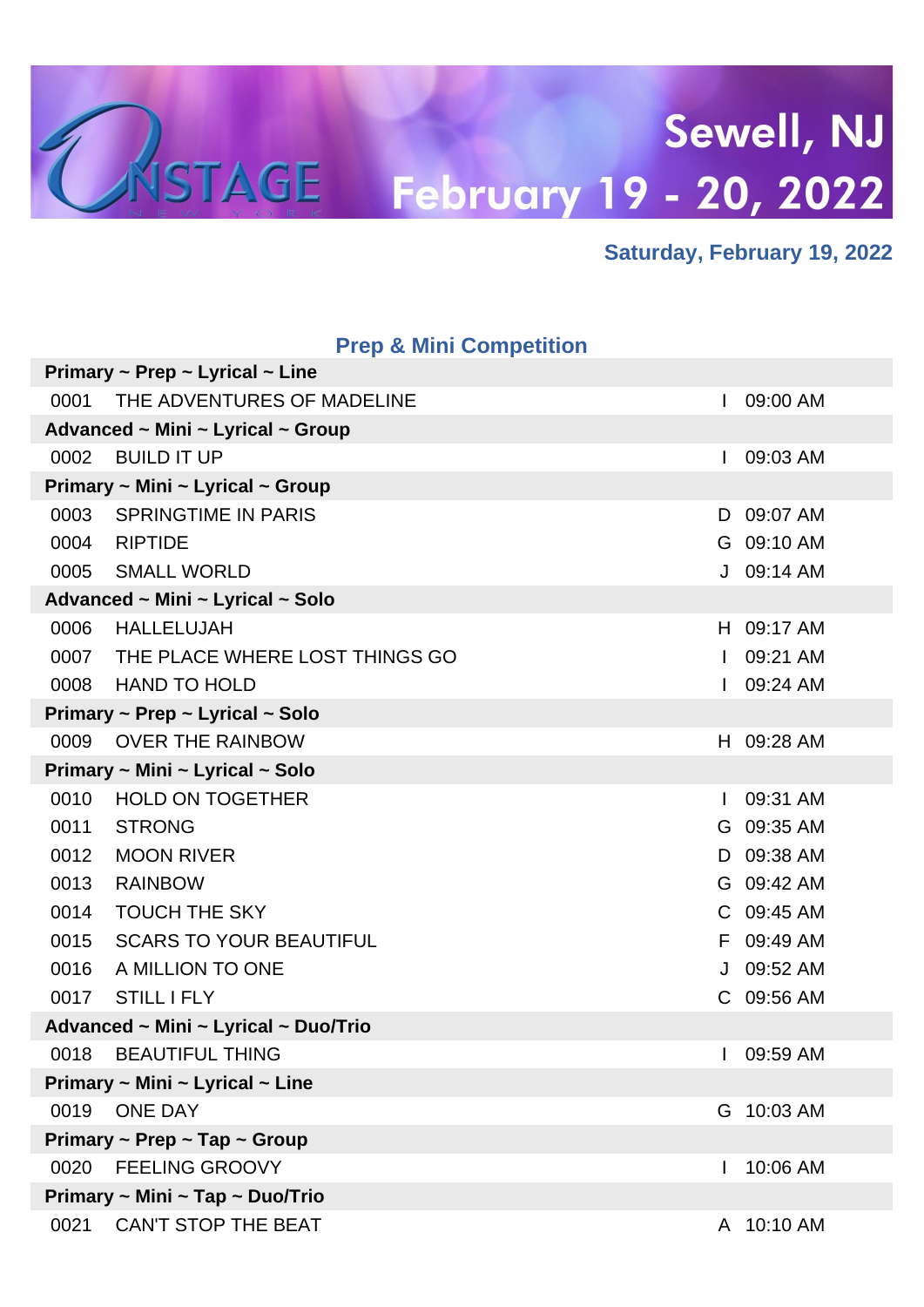|      | Advanced $\sim$ Mini $\sim$ Tap $\sim$ Solo |   |              |
|------|---------------------------------------------|---|--------------|
| 0022 | <b>TROLLEY SONG</b>                         |   | F 10:13 AM   |
|      | Primary ~ Mini ~ Tap ~ Duo/Trio             |   |              |
|      | 0023 YOU CAN'T HURRY LOVE                   |   | H 10:17 AM   |
|      | Primary ~ Mini ~ Tap ~ Group                |   |              |
| 0024 | HAPPY                                       |   | J 10:20 AM   |
|      | 0025 SERVING IT UP                          |   | $J$ 10:24 AM |
|      | Primary ~ Mini ~ Tap ~ Extended Group       |   |              |
|      | 025A ATTENTION                              |   | C 10:27 AM   |
|      | Advanced ~ Mini ~ Tap ~ Line                |   |              |
| 0026 | AIN'T NOBODY HERE BUT US CHICKENS           |   | 10:32 AM     |
|      | Advanced ~ Mini ~ Acro/Gymnastics ~ Solo    |   |              |
|      | 0027 LITTLE WEAVER BIRD                     |   | 10:35 AM     |
|      | Primary ~ Mini ~ Ballet ~ Solo              |   |              |
| 0028 | SOMEWHERE OVER THE RAINBOW                  |   | G 10:39 AM   |
|      | Primary ~ Mini ~ Contemporary ~ Solo        |   |              |
| 0029 | THE HUNT                                    |   | H 10:42 AM   |
|      | Primary ~ Mini ~ Ballet ~ Duo/Trio          |   |              |
| 0030 | IN MY OWN LITTLE CORNER                     |   | A 10:46 AM   |
|      | Advanced ~ Mini ~ Contemporary ~ Duo/Trio   |   |              |
| 0031 | <b>ALL THAT MATTERS</b>                     |   | H 10:49 AM   |
|      | Primary ~ Mini ~ Ballet ~ Group             |   |              |
|      | 0032 TEA PARTY                              |   | J 10:53 AM   |
| 0033 | <b>PETITS REVEURS</b>                       | G | 10:56 AM     |
|      | Advanced ~ Mini ~ Contemporary ~ Line       |   |              |
| 0034 | <b>AULD LANG SYNE</b>                       |   | 11:00 AM     |
|      | Primary ~ Mini ~ Open ~ Solo                |   |              |
| 0035 | <b>TECHNO TROLLS</b>                        |   | C 11:03 AM   |
|      | Primary ~ Mini ~ Acro/Gymnastics ~ Solo     |   |              |
| 0036 | THROUGH THE EYES OF A CHILD                 |   | A 11:07 AM   |
|      | Advanced ~ Mini ~ Open ~ Solo               |   |              |
| 0037 | <b>SWEET DREAMS</b>                         |   | H 11:10 AM   |
| 0038 | <b>CONGA</b>                                |   | G 11:14 AM   |
|      | Primary ~ Mini ~ Contemporary ~ Solo        |   |              |
| 0039 | <b>HOME</b>                                 |   | H 11:17 AM   |
|      |                                             |   |              |

MSTAGE

 $\sim$   $\sim$   $\sim$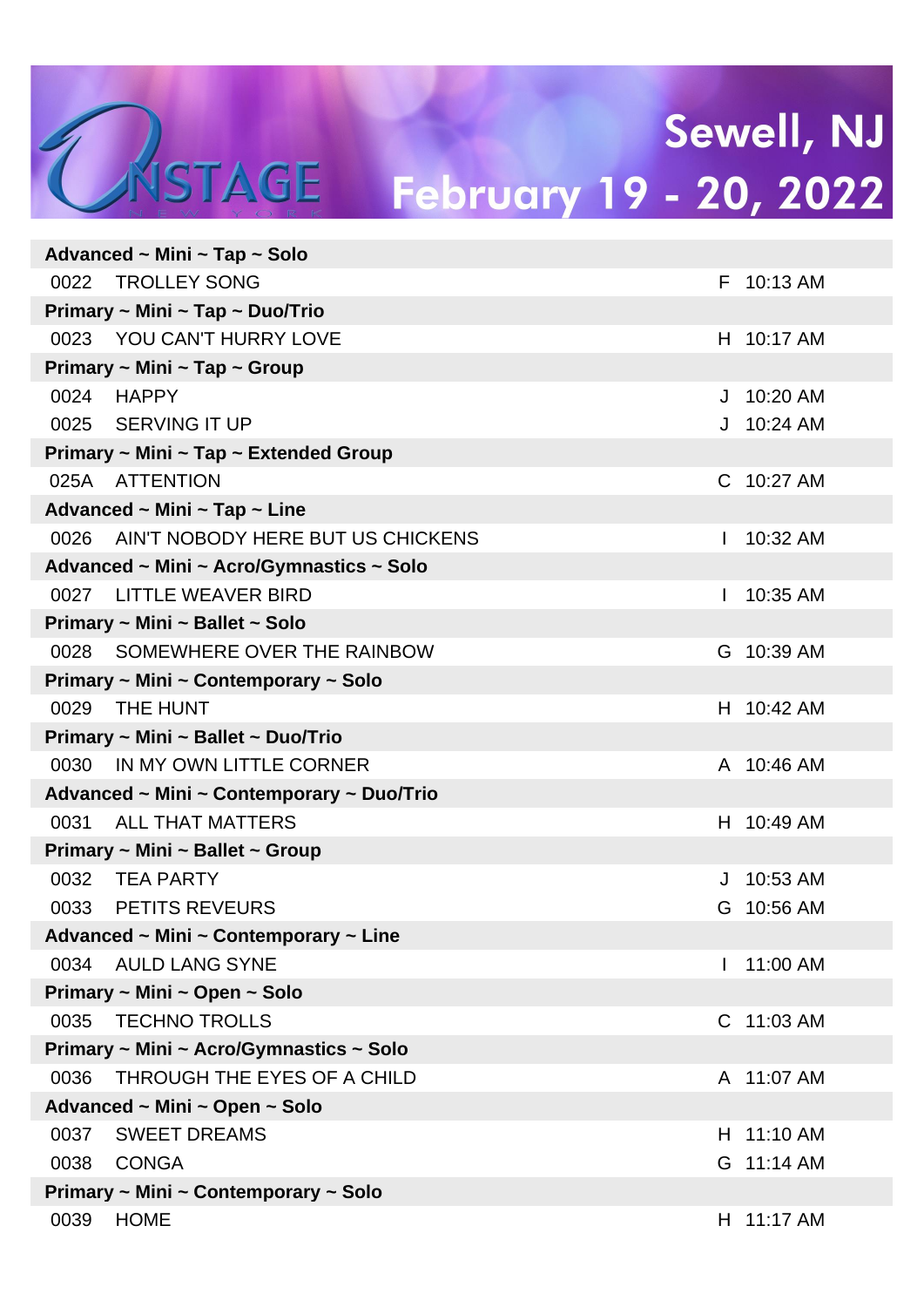|      | Advanced $\sim$ Mini $\sim$ Contemporary $\sim$ Solo |              |              |
|------|------------------------------------------------------|--------------|--------------|
| 0040 | <b>EVENING OF ROSES</b>                              | $\mathbf{L}$ | 11:21 AM     |
|      | 0041 THIS PLACE IN TIME                              |              | 1 11:24 AM   |
|      | Primary ~ Mini ~ Musical Theatre ~ Solo              |              |              |
| 0042 | HEY MAMA                                             |              | D 11:28 AM   |
|      | 0043 LATTE BOY                                       |              | H 11:31 AM   |
|      | Primary ~ Mini ~ Acro/Gymnastics ~ Group             |              |              |
| 0044 | <b>DREAMERS</b>                                      |              | A 11:35 AM   |
|      | Advanced ~ Mini ~ Open ~ Group                       |              |              |
| 0045 | <b>PURE IMAGINATION</b>                              |              | H 11:38 AM   |
|      | Primary ~ Mini ~ Jazz ~ Group                        |              |              |
| 0046 | DANCE AMERICANO                                      |              | $J$ 11:42 AM |
|      | Primary ~ Mini ~ Musical Theatre ~ Group             |              |              |
| 0047 | <b>HEAVEN HOP</b>                                    |              | D 11:45 AM   |
|      | Primary ~ Mini ~ Jazz ~ Group                        |              |              |
| 0048 | <b>NONSTOP</b>                                       |              | $J$ 11:49 AM |
|      | Primary ~ Prep ~ Musical Theatre ~ Solo              |              |              |
| 0049 | <b>NO BAD NEWS</b>                                   |              | H 11:52 AM   |
|      | Advanced ~ Mini ~ Musical Theatre ~ Solo             |              |              |
| 0050 | <b>CRUELLA</b>                                       |              | H 11:56 AM   |
|      | Advanced ~ Mini ~ Vocal Stage ~ Solo                 |              |              |
|      | 050A FINISHING THE HAT                               |              | C 11:59 AM   |
|      | Primary ~ Prep ~ Jazz ~ Duo/Trio                     |              |              |
| 0051 | HEY, HI, HELLO                                       |              | 12:03 PM     |
| 0052 | HOT, HOT, HOT                                        |              | A 12:06 PM   |
|      | Primary ~ Mini ~ Musical Theatre ~ Duo/Trio          |              |              |
| 0053 | <b>JET SET</b>                                       |              | H 12:10 PM   |
|      | Primary ~ Mini ~ Jazz ~ Duo/Trio                     |              |              |
| 0054 | ME TOO                                               |              | J 12:13 PM   |
|      | Advanced ~ Mini ~ Jazz ~ Group                       |              |              |
| 0055 | THE MATADOR                                          |              | 12:17 PM     |
|      | Primary ~ Prep ~ Jazz ~ Solo                         |              |              |
| 0056 | <b>FEELS SO GOOD</b>                                 | H.           | 12:20 PM     |
|      | 0057 BABY TAKE A BOW                                 | G.           | 12:24 PM     |
|      | Primary ~ Mini ~ Jazz ~ Solo                         |              |              |
| 0058 | <b>FABULOUS</b>                                      |              | H 12:27 PM   |

MSTAGE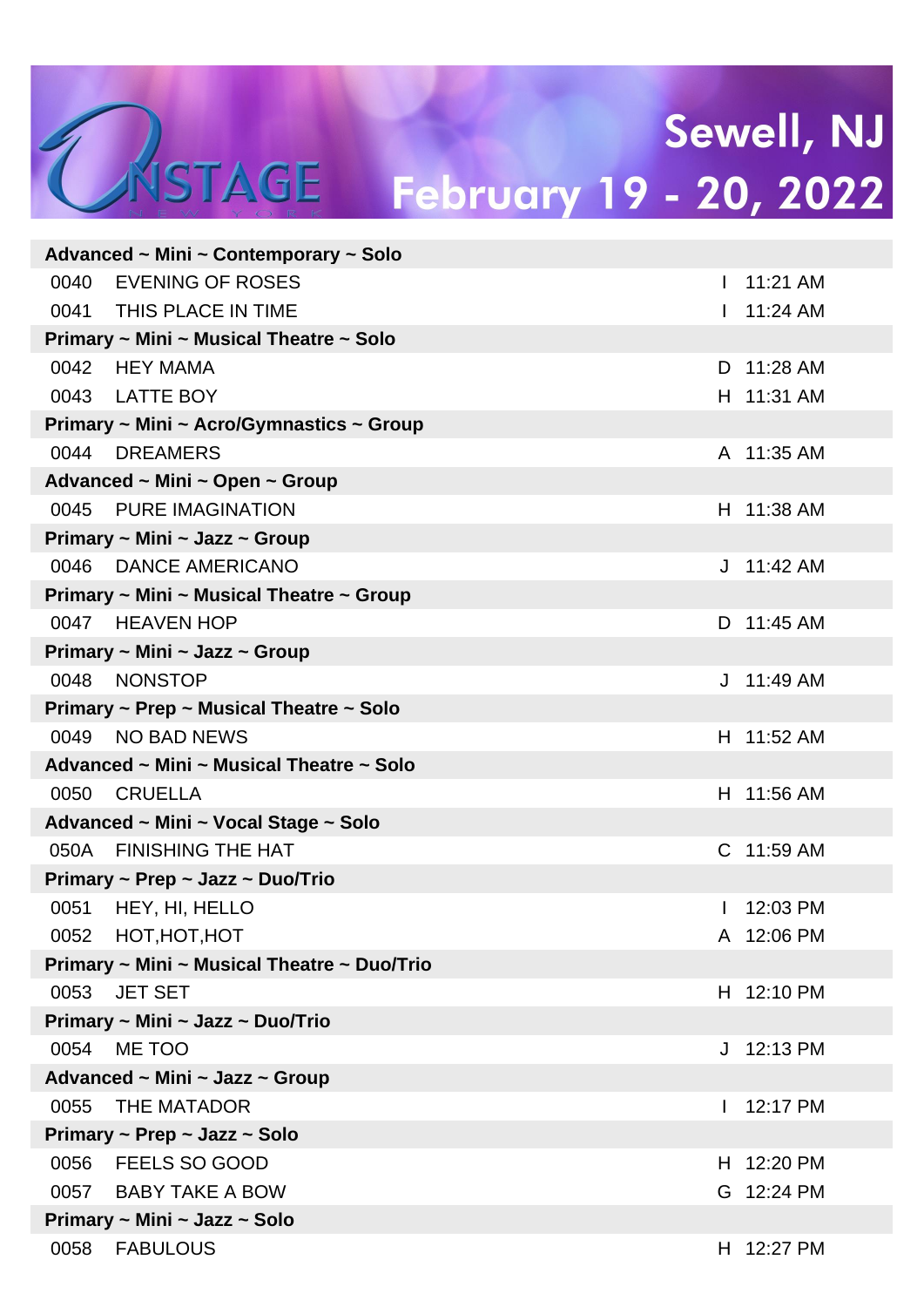| 0059 | <b>GET YOUR SPARKLE ON</b>                   |              | G 12:31 PM |
|------|----------------------------------------------|--------------|------------|
| 0060 | <b>FINALLY</b>                               | D.           | 12:34 PM   |
| 0061 | <b>GIRL ON FIRE</b>                          |              | C 12:38 PM |
| 0062 | <b>LEVITATING</b>                            |              | J 12:41 PM |
| 0063 | SOY YO                                       | D.           | 12:45 PM   |
| 0064 | <b>BEAT</b>                                  |              | J 12:48 PM |
|      | Primary ~ Mini ~ Jazz ~ Duo/Trio             |              |            |
| 0065 | <b>EVERYBODY DANCE NOW</b>                   |              | C 12:52 PM |
|      | Advanced $\sim$ Mini $\sim$ Jazz $\sim$ Line |              |            |
| 0066 | <b>ROCK STEADY</b>                           |              | 12:55 PM   |
|      | Primary ~ Prep ~ Jazz ~ Group                |              |            |
|      | 0067 ITTY BITTY PRETTY ONE                   |              | H 12:59 PM |
| 0068 | <b>DISCO DIVAS</b>                           |              | H 01:02 PM |
|      | Primary ~ Mini ~ Hip Hop ~ Group             |              |            |
| 0069 | <b>LICENSED TO ILL</b>                       |              | D 01:06 PM |
| 0070 | <b>GOD FLEX</b>                              |              | J 01:09 PM |
|      | Advanced ~ Mini ~ Jazz ~ Solo                |              |            |
| 0071 | <b>DO YOUR THING</b>                         |              | G 01:13 PM |
| 0072 | <b>FABULOUS BABY</b>                         |              | 01:16 PM   |
| 0073 | <b>ACCENTUATE THE POSITIVE</b>               | $\mathbf{L}$ | 01:20 PM   |
| 0074 | <b>LOSE THAT LONG FACE</b>                   |              | 01:23 PM   |
| 0075 | <b>JAZZ MAN</b>                              |              | 01:27 PM   |
|      | Primary ~ Mini ~ Hip Hop ~ Solo              |              |            |
| 0076 | <b>PURSE FIRST</b>                           |              | D 01:30 PM |
|      | Primary ~ Mini ~ Jazz ~ Line                 |              |            |
| 0077 | <b>ZERO TO HERO</b>                          |              | G 01:34 PM |

UNSTAGE

#### **Prep & Mini Awards Ceremony**

\*\*All posted times are APPROXIMATE and all performers should be prepared to perform at least 30 minutes in advance, in the event the program is running ahead of schedule. Intentional manipulation of the running order will result in disqualification.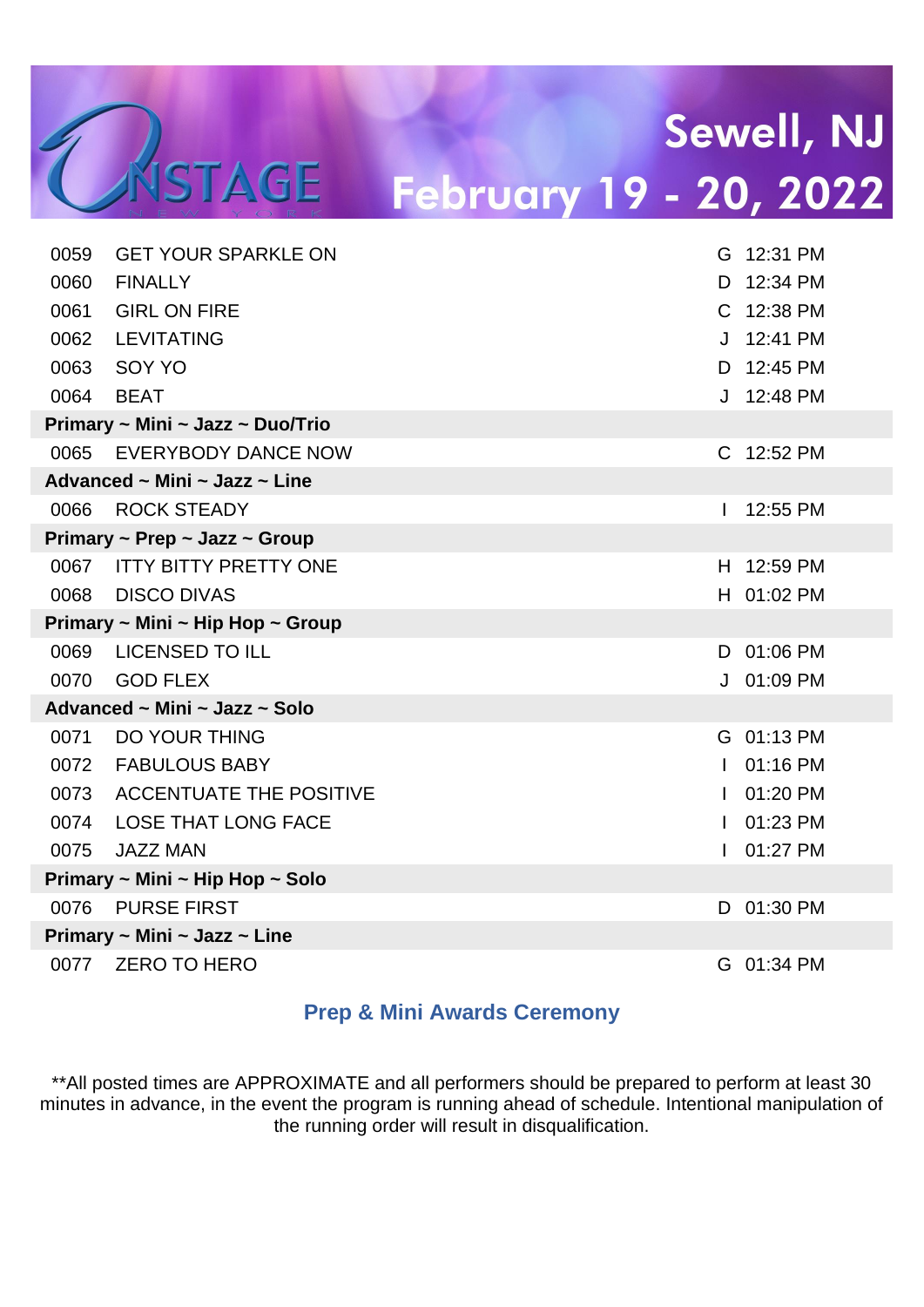|      | <b>Junior Competition</b>                 |    |            |
|------|-------------------------------------------|----|------------|
|      | Advanced ~ Junior ~ Ballet ~ Solo         |    |            |
| 0078 | <b>REFLECTIONS</b>                        |    | A 02:30 PM |
|      | 0079 LA PETITE DON Q                      |    | A 02:33 PM |
|      | 0080 PAINT IT BLACK                       |    | A 02:37 PM |
| 0081 | <b>OKLAHOMA</b>                           |    | A 02:40 PM |
|      | Primary ~ Junior ~ Acro/Gymnastics ~ Solo |    |            |
| 0082 | <b>I CAN DO THAT</b>                      |    | A 02:44 PM |
|      | Advanced ~ Junior ~ Open ~ Solo           |    |            |
| 0083 | <b>WARFARE</b>                            |    | H 02:47 PM |
|      | Primary ~ Junior ~ Open ~ Solo            |    |            |
| 0084 | <b>RIDING ON A FREEWAY</b>                |    | C 02:51 PM |
|      | Primary ~ Junior ~ Contemporary ~ Solo    |    |            |
| 0085 | <b>HIT THE ROAD JACK</b>                  |    | C 02:54 PM |
|      | Advanced ~ Junior ~ Ballet ~ Group        |    |            |
| 0086 | <b>GOING STEADY</b>                       | J  | 02:58 PM   |
|      | 0087 FUR ELISE                            |    | A 03:01 PM |
|      | Primary ~ Junior ~ Lyrical ~ Solo         |    |            |
| 0088 | <b>WONDER</b>                             | J  | 03:05 PM   |
| 0089 | SOMEONE YOU LOVED                         |    | C 03:08 PM |
|      | Advanced ~ Junior ~ Lyrical ~ Group       |    |            |
| 0090 | <b>LOST WITHOUT YOU</b>                   |    | D 03:12 PM |
|      | Advanced ~ Junior ~ Lyrical ~ Duo/Trio    |    |            |
| 0091 | FOR YOU, MOM                              |    | G 03:15 PM |
|      | Advanced ~ Junior ~ Open ~ Line           |    |            |
| 0092 | <b>REALITY IS</b>                         |    | A 03:19 PM |
|      | Advanced ~ Junior ~ Lyrical ~ Duo/Trio    |    |            |
| 0093 | ALL THROUGH THE NIGHT                     | J  | 03:22 PM   |
|      | Primary ~ Junior ~ Lyrical ~ Group        |    |            |
| 0094 | <b>WITH YOU</b>                           | C. | 03:26 PM   |
|      | Advanced ~ Junior ~ Lyrical ~ Group       |    |            |
| 0095 | <b>WAIT FOR YOU</b>                       | J  | 03:29 PM   |
|      | Primary ~ Junior ~ Lyrical ~ Group        |    |            |
| 0096 | <b>BEAUTIFULLY BROKEN</b>                 | G  | 03:33 PM   |
|      | Advanced ~ Junior ~ Lyrical ~ Solo        |    |            |
| 0098 | <b>SMILE</b>                              | L  | 03:36 PM   |

CASTAGE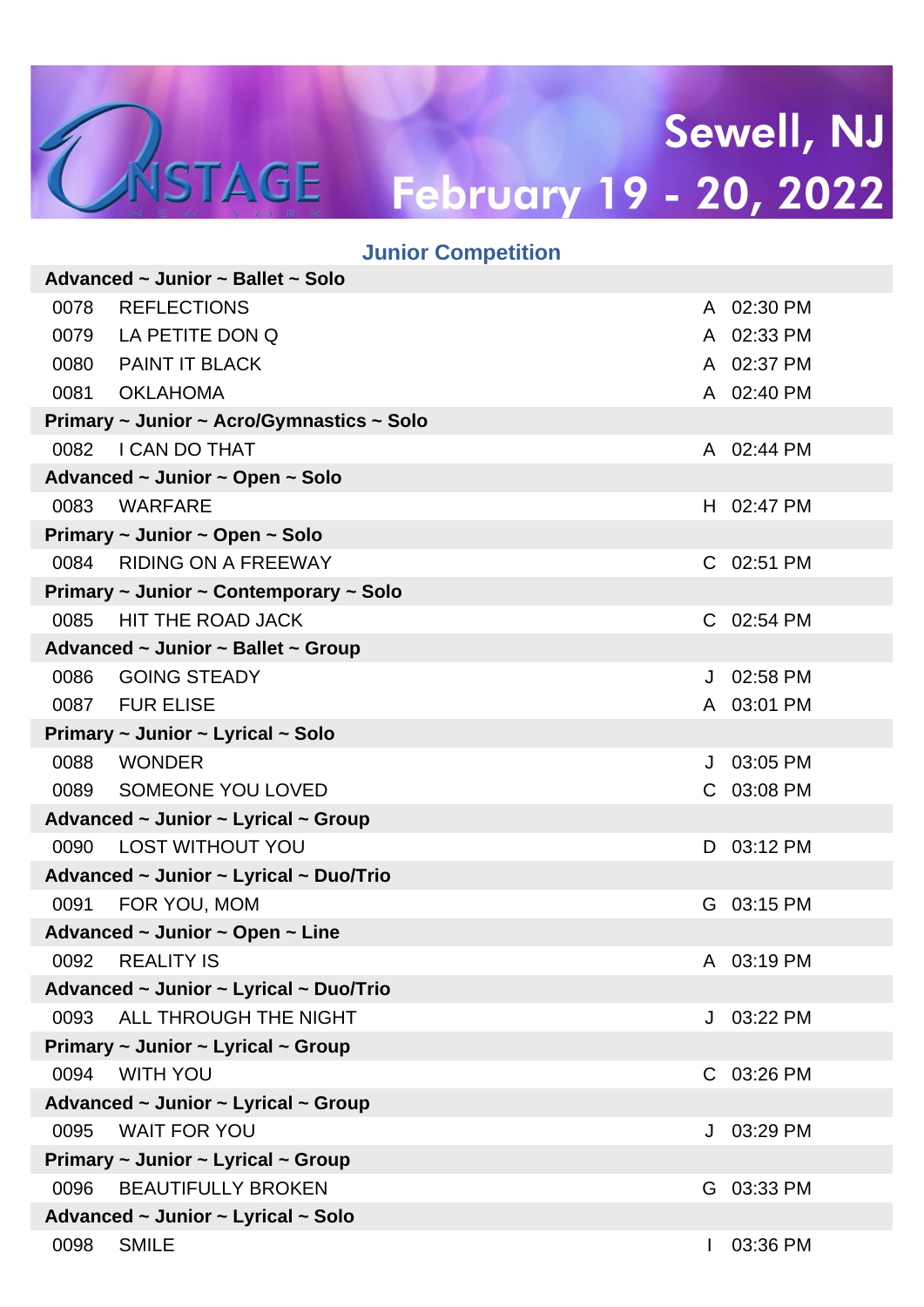# Sewell, NJ

# TASTAGE

# February 19 - 20, 2022

| 0099         | POWER OF THE DREAM                                     |   | G 03:40 PM |
|--------------|--------------------------------------------------------|---|------------|
|              | 0100 BIG LOVE, SMALL MOMENTS                           |   | H 03:43 PM |
|              | 0101 HEAD ABOVE WATER                                  |   | G 03:47 PM |
|              | Advanced ~ Junior ~ Vocal Pop ~ Duo/Trio               |   |            |
| 0102         | SOMEBODY TO LOVE                                       |   | C 03:50 PM |
|              | Advanced ~ Junior ~ Tap ~ Solo                         |   |            |
| 0103         | <b>BE KIND</b>                                         |   | J 03:54 PM |
|              | Advanced $\sim$ Junior $\sim$ Tap $\sim$ Group         |   |            |
| 0104         | <b>NERDS</b>                                           |   | A 03:57 PM |
|              | Advanced ~ Junior ~ Musical Theatre ~ Group            |   |            |
| 0105         | <b>BRINGING BACK THE 80'S</b>                          |   | H 04:01 PM |
|              | Primary ~ Junior ~ Tap ~ Group                         |   |            |
| 0106         | <b>FINESSE</b>                                         |   | C 04:04 PM |
|              | Advanced ~ Junior ~ Musical Theatre ~ Group            |   |            |
| 0107         | ON THE TOWN                                            |   | D 04:08 PM |
|              | Advanced ~ Junior ~ Musical Theatre ~ Solo             |   |            |
|              | 0108 I'VE GOT THE WORLD ON A STRING                    |   | A 04:11 PM |
|              | 0109 LIFE OF THE PARTY                                 |   | G 04:15 PM |
|              | 0110 I'VE GOT BEGINNER'S LUCK                          |   | A 04:18 PM |
|              | 0111 ANOTHER DAY OF SUN                                |   | J 04:22 PM |
|              | Primary $\sim$ Junior $\sim$ Specialty $\sim$ Solo     |   |            |
|              | 0112 I WILL BE WITH YOU                                |   | A 04:25 PM |
|              | Advanced ~ Junior ~ Open ~ Solo                        |   |            |
| 0113         | <b>MY STRONGEST SUIT</b>                               |   | A 04:29 PM |
|              | Advanced ~ Junior ~ Contemporary ~ Solo                |   |            |
| 0114         | <b>HEART OF STONE</b>                                  |   | A 04:32 PM |
|              | Advanced $\sim$ Junior $\sim$ Hip Hop $\sim$ Group     |   |            |
| 0115         | <b>STARTING LINEUP</b>                                 |   | H 04:36 PM |
|              | Primary $\sim$ Junior $\sim$ Open $\sim$ Extended Line |   |            |
| 0116         | <b>COUNTESS CATHLEEN</b>                               |   | C 04:39 PM |
|              | Advanced ~ Junior ~ Open ~ Large Production            |   |            |
| 0117         | <b>THE TRIAL</b>                                       |   | 04:45 PM   |
|              | Advanced ~ Junior ~ Musical Theatre ~ Line             |   |            |
|              | 0118 LE JAZZ HOT                                       | A | 04:49 PM   |
| <b>BREAK</b> |                                                        |   |            |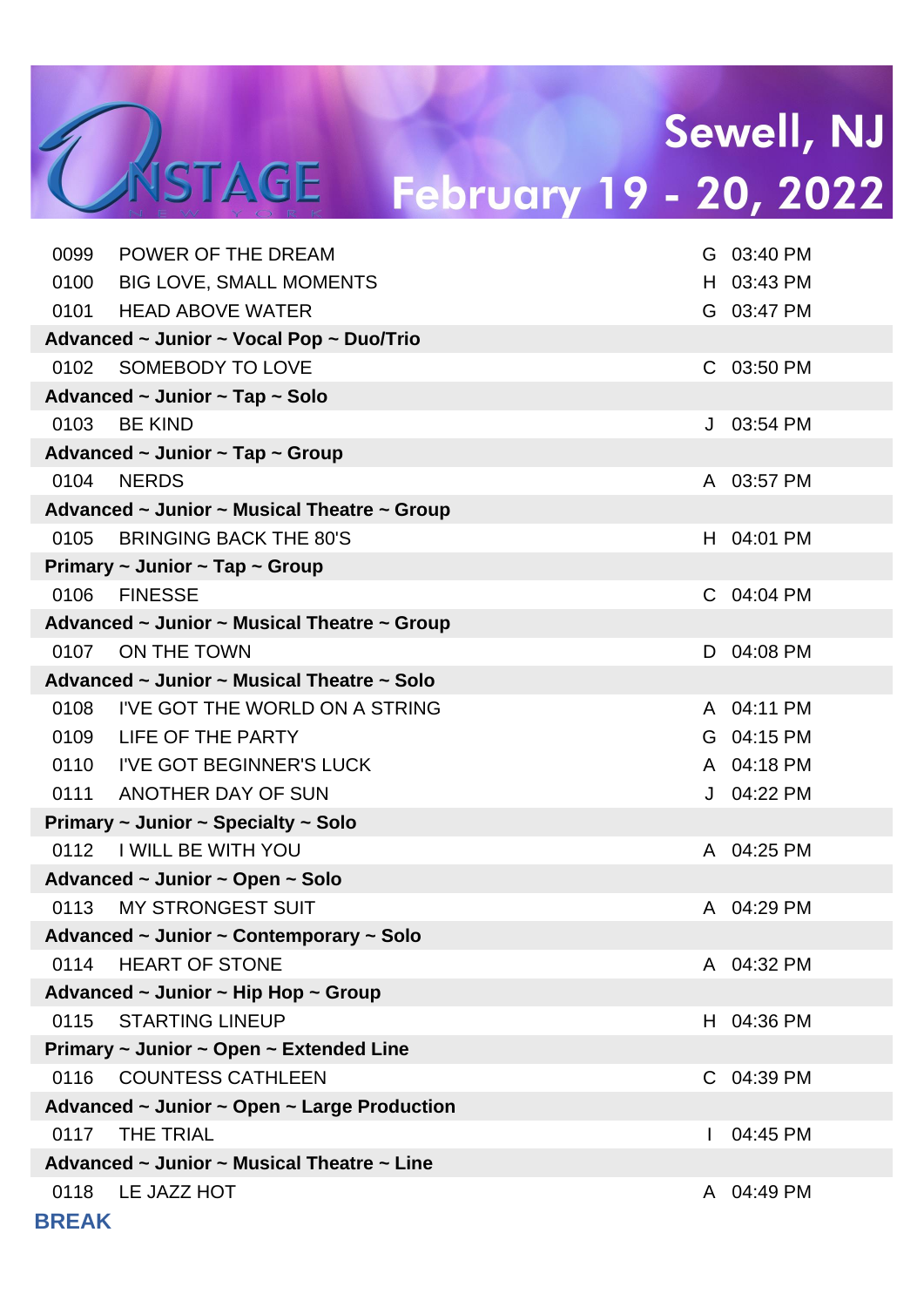## Sewell, NJ MSTAGE February 19 - 20, 2022

|              | Advanced ~ Junior ~ Specialty ~ Group             |              |            |
|--------------|---------------------------------------------------|--------------|------------|
| 0119         | <b>REVOLUTION</b>                                 |              | A 05:08 PM |
|              | Advanced ~ Junior ~ Contemporary ~ Extended Group |              |            |
| 0120         | <b>SMOKESTACKS</b>                                |              | D 05:11 PM |
|              | Primary ~ Junior ~ Contemporary ~ Solo            |              |            |
|              | 0121 LIKE YOU DO                                  |              | J 05:16 PM |
|              | Advanced ~ Junior ~ Contemporary ~ Solo           |              |            |
|              | 0122 WAVING THROUGH A WINDOW                      |              | H 05:19 PM |
|              | 0124 OCEAN                                        |              | A 05:23 PM |
|              | Primary ~ Junior ~ Contemporary ~ Solo            |              |            |
| 0125         | <b>CALL ON ME</b>                                 |              | A 05:26 PM |
|              | Advanced ~ Junior ~ Contemporary ~ Solo           |              |            |
| 0126         | THE PASSAGE                                       |              | A 05:30 PM |
|              | Advanced ~ Junior ~ Lyrical ~ Solo                |              |            |
|              | 0127 LIFE CHRONICLES                              |              | A 05:33 PM |
|              | Advanced ~ Junior ~ Contemporary ~ Solo           |              |            |
| 0128         | SHE USED TO BE MINE                               |              | H 05:37 PM |
|              | 0130 SOMEDAY SOON                                 | $\mathbf{L}$ | 05:40 PM   |
| 0131         | <b>IT'S OKAY</b>                                  |              | D 05:44 PM |
|              | Advanced ~ Junior ~ Contemporary ~ Group          |              |            |
| 0132         | <b>WONDERFUL LIFE</b>                             |              | A 05:47 PM |
|              | Advanced ~ Junior ~ Contemporary ~ Solo           |              |            |
| 0133         | LA VIE                                            |              | 05:51 PM   |
| 0134         | <b>COSMIC LOVE</b>                                | G            | 05:54 PM   |
|              | Advanced ~ Junior ~ Jazz ~ Duo/Trio               |              |            |
| 0135         | THE PURRFECT CRIME                                | D.           | 05:58 PM   |
|              | Primary ~ Junior ~ Jazz ~ Group                   |              |            |
| 0136         | <b>GREASED LIGHTNIN'</b>                          | C.           | 06:01 PM   |
| 0137         | 1999                                              | H.           | 06:05 PM   |
|              | Advanced $\sim$ Junior $\sim$ Jazz $\sim$ Line    |              |            |
| 0138         | <b>FIND ME</b>                                    | A            | 06:08 PM   |
| <b>BREAK</b> |                                                   |              |            |
|              | Advanced ~ Junior ~ Jazz ~ Solo                   |              |            |
| 0139         | <b>THAT MAN</b>                                   | A            | 06:27 PM   |
| 0140         | <b>MY LOVIN'</b>                                  | D            | 06:30 PM   |
| 0141         | <b>GOOSEBUMPS</b>                                 | H.           | 06:34 PM   |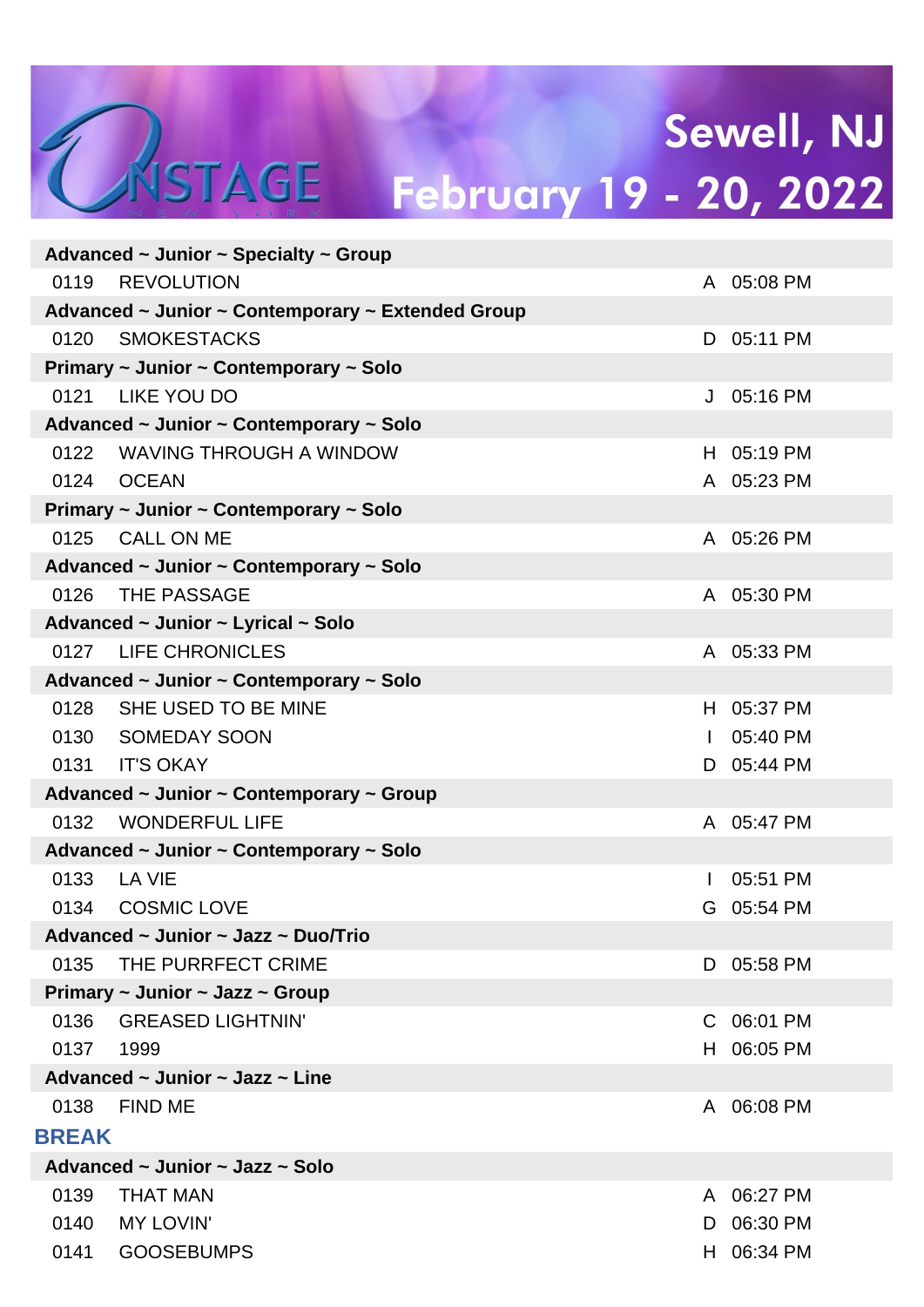#### Sewell, NJ CASTAGE February 19 - 20, 2022

|      | 0142 ONE HEART                                                   | Ð | 06:37 PM   |
|------|------------------------------------------------------------------|---|------------|
|      | Primary $\sim$ Junior $\sim$ Jazz $\sim$ Group                   |   |            |
|      | 0143 LEVITATING                                                  |   | G 06:41 PM |
|      | Advanced $\sim$ Junior $\sim$ Open $\sim$ Extended Lg Production |   |            |
| 0144 | AMERICAN PIE                                                     |   | 06:44 PM   |
|      | Advanced $\sim$ Junior $\sim$ Contemporary $\sim$ Line           |   |            |
| 0145 | SHE S                                                            | A | 06:52 PM   |

#### **Junior Awards Ceremony**

\*\*All posted times are APPROXIMATE and all performers should be prepared to perform at least 30 minutes in advance, in the event the program is running ahead of schedule. Intentional manipulation of the running order will result in disqualification.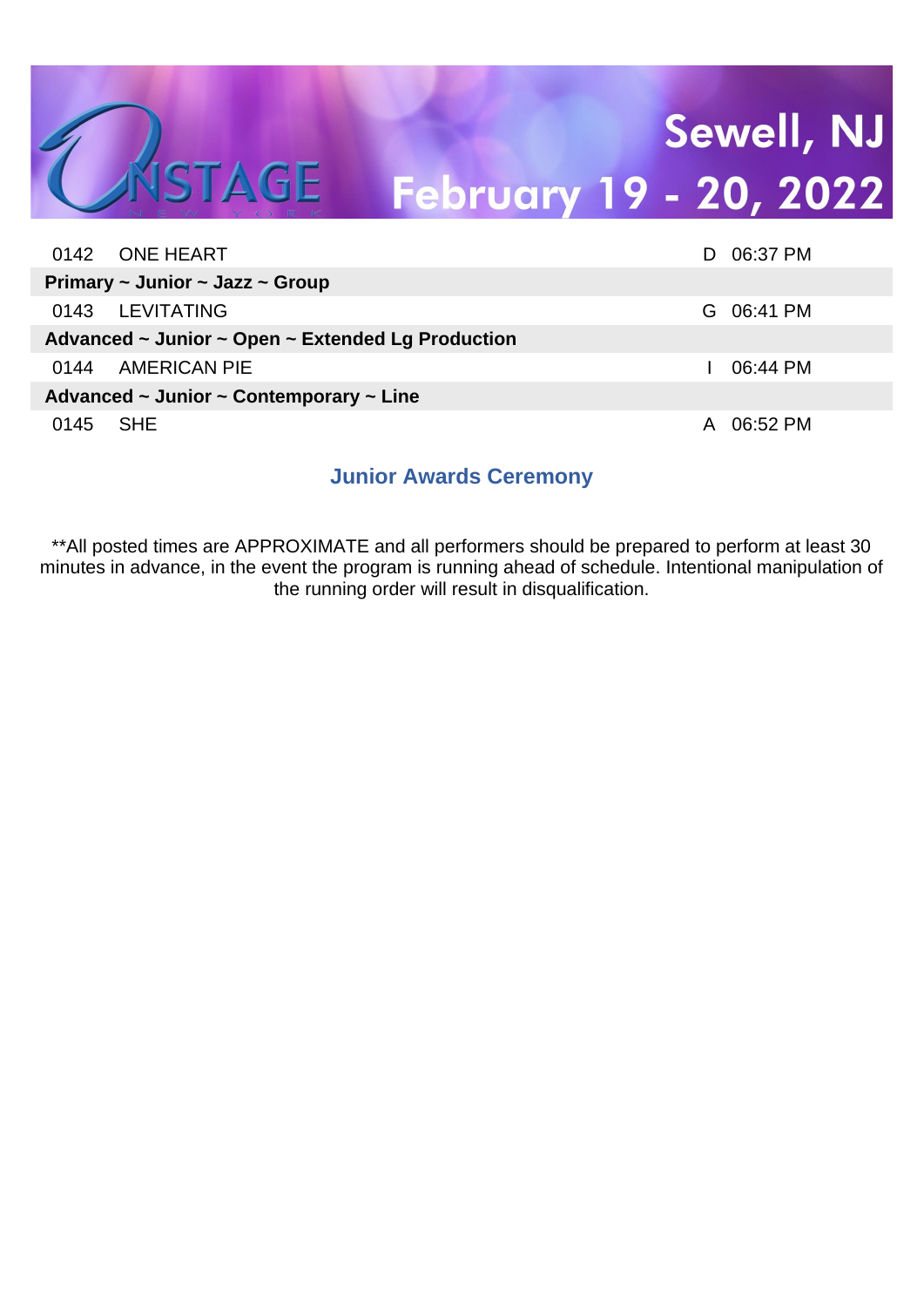

#### **Sunday, February 20, 2022**

| <b>Teen &amp; Senior Competition</b>              |              |
|---------------------------------------------------|--------------|
| Advanced ~ Teen ~ Ballet ~ Solo                   |              |
| 0146 TCHAIKOVSKY PAS DE DEUX                      | J 08:00 AM   |
| Advanced ~ Senior ~ Ballet ~ Solo                 |              |
| 0147 CHAPTER 3                                    | $J$ 08:03 AM |
| 0148 VARIATION FROM RAYMONDA                      | J 08:07 AM   |
| Advanced ~ Teen ~ Ballet ~ Solo                   |              |
| 0149 AURORA ACT II VARIATION FROM SLEEPING BEAUTY | $J$ 08:10 AM |
| 0150 ROYAL FLUSH                                  | A 08:14 AM   |
| 0151 FLIGHT                                       | H 08:17 AM   |
| Advanced ~ Teen ~ Ballet ~ Group                  |              |
| 0152 BAD GUY                                      | J 08:21 AM   |
| Advanced ~ Teen ~ Specialty ~ Solo                |              |
| 0153 GHOST                                        | F 08:24 AM   |
| Advanced ~ Senior ~ Acro/Gymnastics ~ Solo        |              |
| 0155 MADNESS                                      | J 08:28 AM   |
| Advanced $\sim$ Teen $\sim$ Ballet $\sim$ Line    |              |
| 0156 DIAMONDS                                     | G 08:31 AM   |
| Advanced ~ Senior ~ Ballet ~ Duo/Trio             |              |
| 0157 EXHALE                                       | J 08:35 AM   |
| 0158 DON QUIXOTE GRAND PAS                        | J 08:38 AM   |
| Advanced ~ Teen ~ Ballet ~ Group                  |              |
| 0159 EUPHONY                                      | A 08:42 AM   |
| Advanced ~ Teen ~ Lyrical ~ Solo                  |              |
| 0160 BEFORE I GO                                  | C 08:45 AM   |
| Advanced ~ Teen ~ Lyrical ~ Duo/Trio              |              |
| 0161 ASHES                                        | G 08:49 AM   |
| Advanced ~ Senior ~ Lyrical ~ Group               |              |
| 0162 FOREVER                                      | F 08:52 AM   |
| Advanced ~ Teen ~ Lyrical ~ Group                 |              |
| 0163 SHOULD'VE                                    | 08:56 AM     |
| Advanced ~ Senior ~ Lyrical ~ Solo                |              |
| 0164 IT MUST HAVE BEEN LOVE                       | H 08:59 AM   |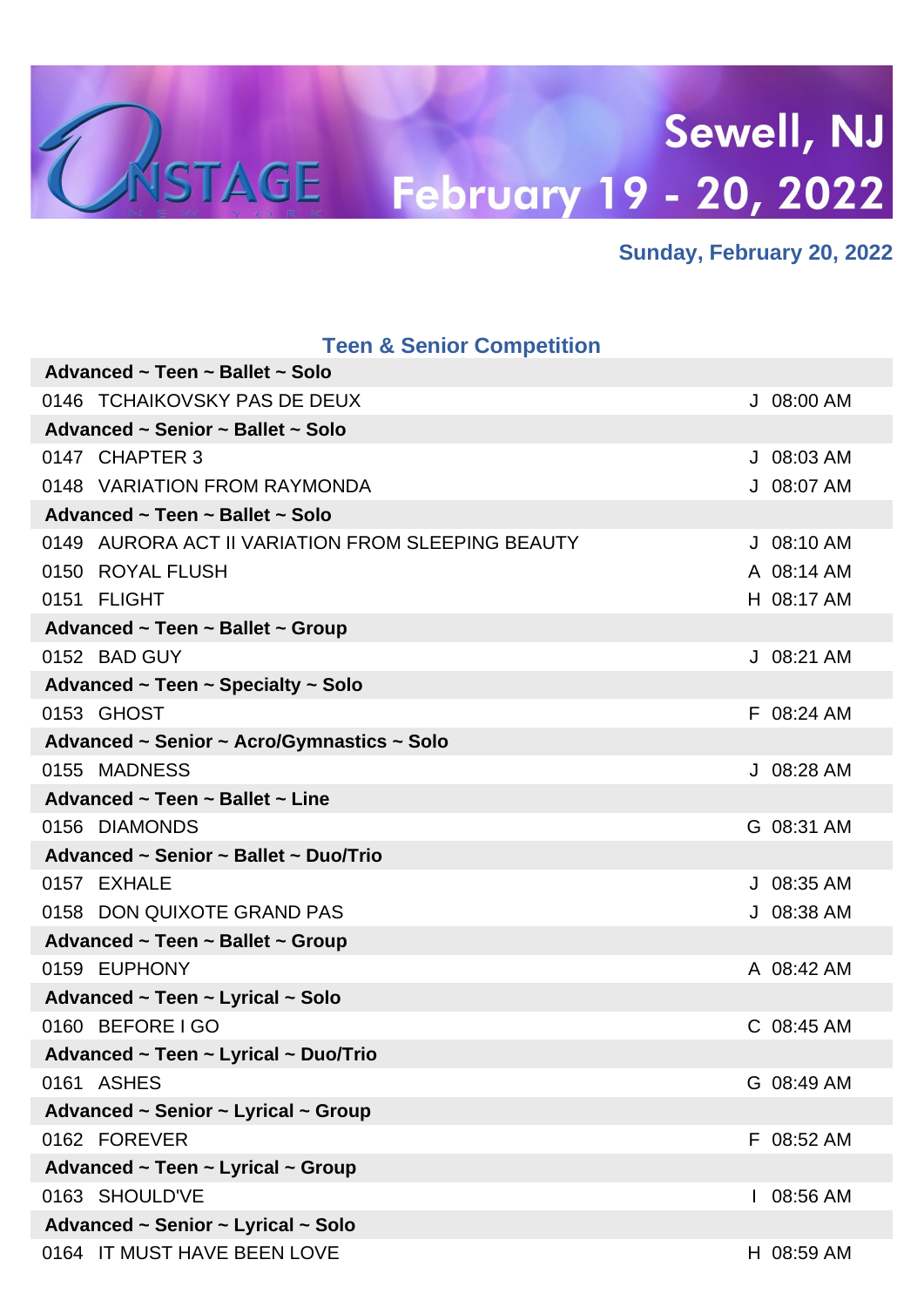| 0165 NOT ABOUT ANGELS                     |   | G 09:03 AM   |
|-------------------------------------------|---|--------------|
| 0166 I LIVED                              |   | H 09:06 AM   |
| 0167 YOU ARE THE REASON                   |   | F 09:10 AM   |
| 0168 OPEN HANDS                           |   | D 09:13 AM   |
| 0169 THE SCIENTIST                        |   | F 09:17 AM   |
| 0170 COVETED                              |   | J 09:20 AM   |
| Advanced ~ Teen ~ Lyrical ~ Solo          |   |              |
| 0171 THIS FAR                             |   | D 09:24 AM   |
| 0172 HOLD ON                              |   | G 09:27 AM   |
| 0173 HEAVEN IS A PLACE ON EARTH           |   | G 09:31 AM   |
| 0174 CROSSINGS                            |   | A 09:34 AM   |
| Advanced ~ Senior ~ Contemporary ~ Solo   |   |              |
| 0175 MIRRORS                              |   | J 09:38 AM   |
| 0176 WELCOME HOME                         |   | H 09:41 AM   |
| 0177 GET YOU TO THE MOON                  |   | F 09:45 AM   |
| 0178 INSIDE I'LL SING                     |   | $109:48$ AM  |
| 0179 WHO WILL SAVE US                     |   | D 09:52 AM   |
| Advanced ~ Teen ~ Acro/Gymnastics ~ Solo  |   |              |
| 0181 BEAUTIFUL PEOPLE                     |   | I 09:55 AM   |
| Advanced ~ Teen ~ Lyrical ~ Line          |   |              |
| 0182 EXODUS                               |   | J 09:59 AM   |
| 0183 HOPE                                 |   | G 10:03 AM   |
| Advanced ~ Teen ~ Acro/Gymnastics ~ Group |   |              |
| 0184 RAIN                                 |   | A 10:07 AM   |
| Advanced ~ Teen ~ Musical Theatre ~ Solo  |   |              |
| 0185 ROSE'S TURN                          |   | 10:10 AM     |
| Advanced ~ Teen ~ Tap ~ Solo              |   |              |
| 0186 CHANGE IS GONNA DO ME GOOD           |   | $J$ 10:14 AM |
| Advanced ~ Senior ~ Tap ~ Solo            |   |              |
| 0187 LONG WAY HOME                        | J | 10:17 AM     |
| 0188 I DID SOMETHING BAD                  |   | F 10:21 AM   |
| 0189 WHEN WILL I SEE YOU AGAIN            |   | $J$ 10:24 AM |
| 0190 GIVING UP THE GUN                    |   | J 10:28 AM   |
| Advanced ~ Teen ~ Musical Theatre ~ Solo  |   |              |
| 0191 JITTERBUG BITE                       |   | D 10:31 AM   |
|                                           |   |              |

TASTAGE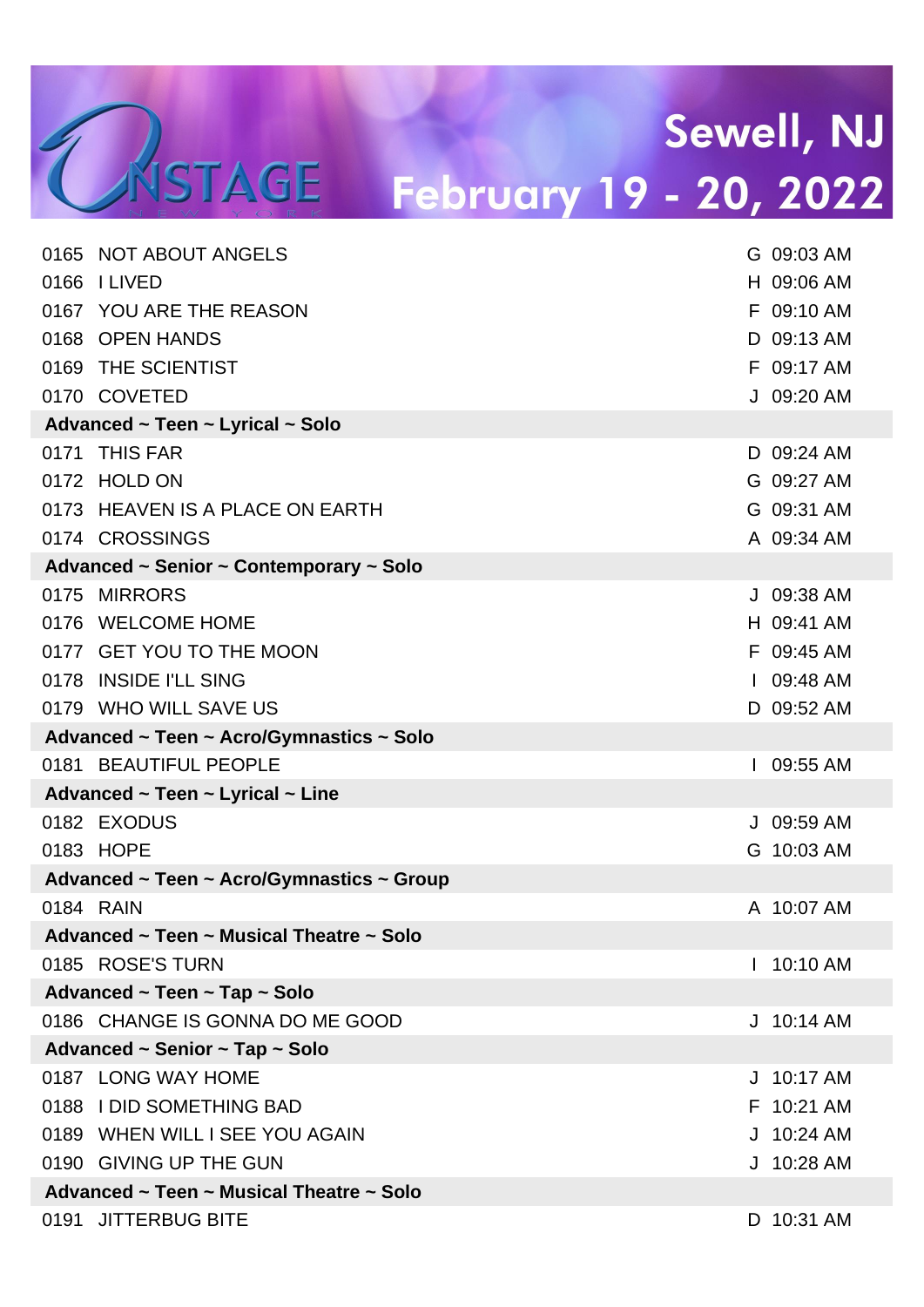## Sewell, NJ WSTAGE February 19 - 20, 2022

| Advanced ~ Teen ~ Tap ~ Solo                      |              |
|---------------------------------------------------|--------------|
| 0192 WAY LESS SAD                                 | J 10:35 AM   |
| Advanced ~ Teen ~ Tap ~ Duo/Trio                  |              |
| 0193 TIME MACHINE                                 | F 10:38 AM   |
| Advanced ~ Senior ~ Tap ~ Duo/Trio                |              |
| 0194 STACEY'S MOM                                 | $J$ 10:42 AM |
| Advanced ~ Teen ~ Tap ~ Group                     |              |
| 0195 WALLFLOWERS                                  | A 10:45 AM   |
| 0196 STYLE & RHYTHM                               | $1.10:49$ AM |
| 0197 CAR RADIO                                    | J 10:52 AM   |
| Advanced ~ Senior ~ Tap ~ Group                   |              |
| 0198 FALL APART                                   | F 10:56 AM   |
| Advanced ~ Teen ~ Vocal Pop ~ Solo                |              |
| 0199 ALL I ASK                                    | C 10:59 AM   |
| Advanced ~ Teen ~ Tap ~ Solo                      |              |
| 0200 MACK THE KNIFE                               | A 11:03 AM   |
| 0201 PROBLEM                                      | $11:06$ AM   |
| 0202 LOVE LIKE THAT                               | A 11:10 AM   |
| Advanced ~ Teen ~ Tap ~ Group                     |              |
| 0203 SWITCH                                       | $J$ 11:13 AM |
| Advanced ~ Teen ~ Musical Theatre ~ Solo          |              |
| 0204 FLY ME TO THE MOON                           | A 11:17 AM   |
| Advanced ~ Teen ~ Tap ~ Solo                      |              |
| 0205 FIGHTER                                      | F 11:20 AM   |
| 0206 GRAMERCY PARK                                | A 11:24 AM   |
| Advanced ~ Senior ~ Musical Theatre ~ Solo        |              |
| 0207 FEELIN' GOOD                                 | G 11:27 AM   |
| Advanced ~ Teen ~ Vocal Stage ~ Solo              |              |
| 0208 EMPTY CHAIRS AT EMPTY TABLES                 | C 11:31 AM   |
| Advanced ~ Teen ~ Musical Theatre ~ Group         |              |
| 0209 THINK ABOUT THINGS                           | J 11:34 AM   |
| Advanced ~ Teen ~ Musical Theatre ~ Extended Line |              |
| 0210 AMERICA                                      | 11:38 AM     |
| Advanced ~ Teen ~ Open ~ Line                     |              |
| 0211 TOUS LES MEMES                               | F 11:42 AM   |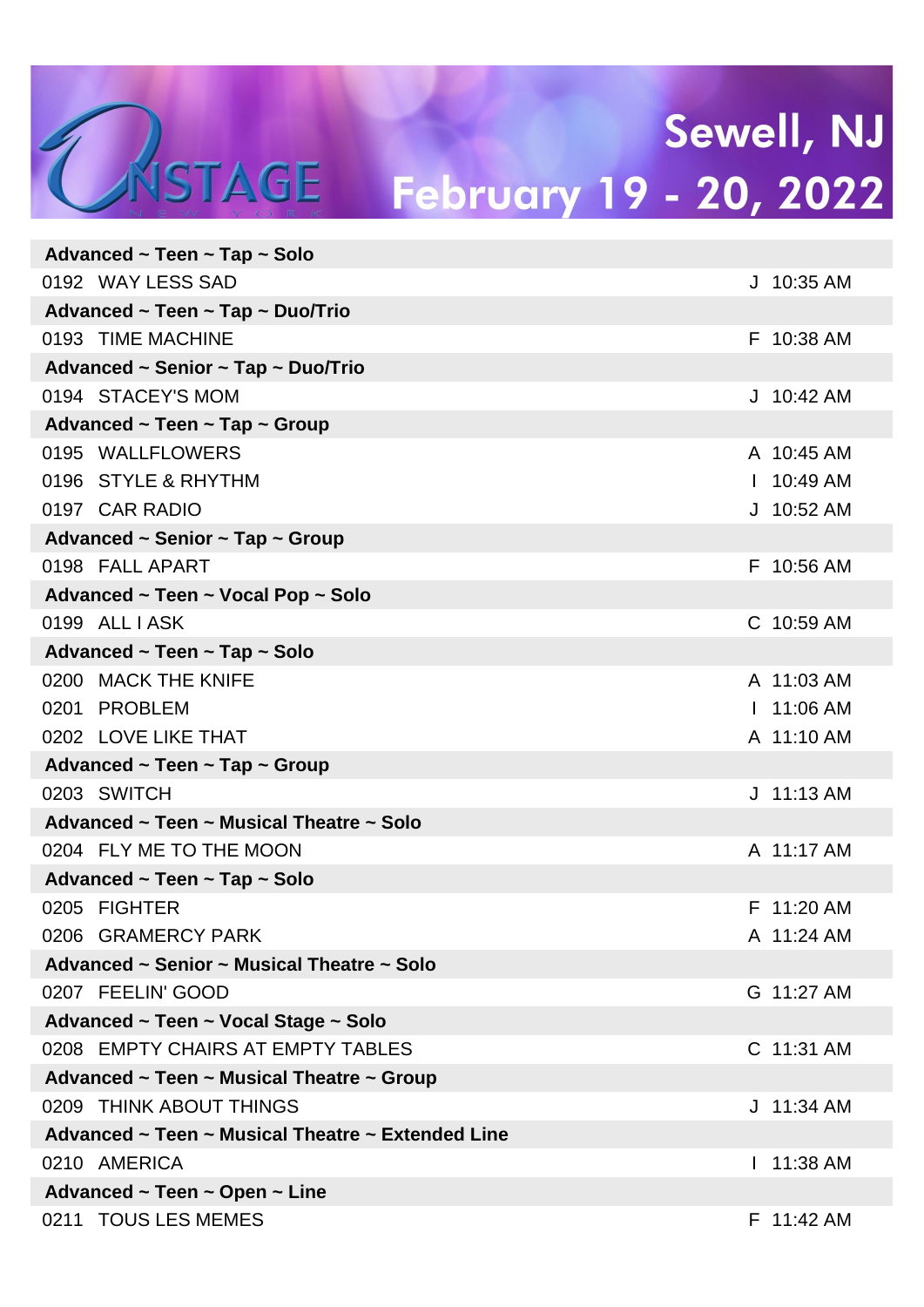|              | Advanced ~ Teen ~ Contemporary ~ Solo          |                           |  |
|--------------|------------------------------------------------|---------------------------|--|
|              | 0212 THE FINDING                               | A 11:46 AM                |  |
|              | 0213 SMALLEST LIGHT                            | H 11:49 AM                |  |
|              | 0214 BLACK CROW                                | A 11:53 AM                |  |
|              | 0215 HIDE AND SEEK                             | J 11:56 AM                |  |
|              | Advanced ~ Senior ~ Open ~ Solo                |                           |  |
|              | 0216 HOTEL CALIFORNIA                          | D 12:00 PM                |  |
|              | 0217 I WAS HERE                                | F 12:03 PM                |  |
|              | Advanced ~ Teen ~ Contemporary ~ Solo          |                           |  |
|              | 0218 HOPELESS                                  | A 12:07 PM                |  |
|              | Advanced ~ Senior ~ Open ~ Solo                |                           |  |
|              | 0219 REVOLT                                    | G 12:10 PM                |  |
|              | 0220 SAVAGE                                    | H 12:14 PM                |  |
|              | Advanced ~ Teen ~ Contemporary ~ Extended Line |                           |  |
|              | 0221 SMELLS LIKE TEEN SPIRIT                   | D 12:17 PM                |  |
|              | Advanced ~ Teen ~ Contemporary ~ Line          |                           |  |
| 0222 IDO     |                                                | J 12:22 PM                |  |
|              | 0223 BULLET WITH BUTTERFLY WINGS               | F 12:25 PM                |  |
| <b>BREAK</b> |                                                |                           |  |
|              | Advanced ~ Teen ~ Contemporary ~ Group         |                           |  |
|              | 0224 MISSING YOU                               | H 12:39 PM                |  |
|              | 0225 PRODUCER MAN                              | A 12:42 PM                |  |
|              | Advanced ~ Teen ~ Lyrical ~ Solo               |                           |  |
|              | 0226 INSTEAD                                   |                           |  |
|              |                                                | J 12:46 PM                |  |
|              | Advanced ~ Senior ~ Contemporary ~ Solo        |                           |  |
|              | 0227 SONGBIRD                                  | 12:49 PM<br>$\mathbf{I}$  |  |
|              | 0228 HAVEN                                     | J 12:53 PM                |  |
|              | 0229 TOXIC                                     | D 12:56 PM                |  |
|              | 0231 DREAM STATE                               | J 01:00 PM                |  |
|              | 0232 WHEN SHE CAME BACK                        | H 01:03 PM                |  |
|              | 0233 CAN'T HELP FALLING IN LOVE                | F 01:07 PM                |  |
|              | Advanced ~ Senior ~ Contemporary ~ Duo/Trio    |                           |  |
|              | 0234 SYMMETRY                                  | D 01:10 PM                |  |
| 0235 X       |                                                | J 01:14 PM                |  |
|              | 0236 SO TIRED<br>0237 LEGENDS                  | $101:17$ PM<br>D 01:21 PM |  |

TASTAGE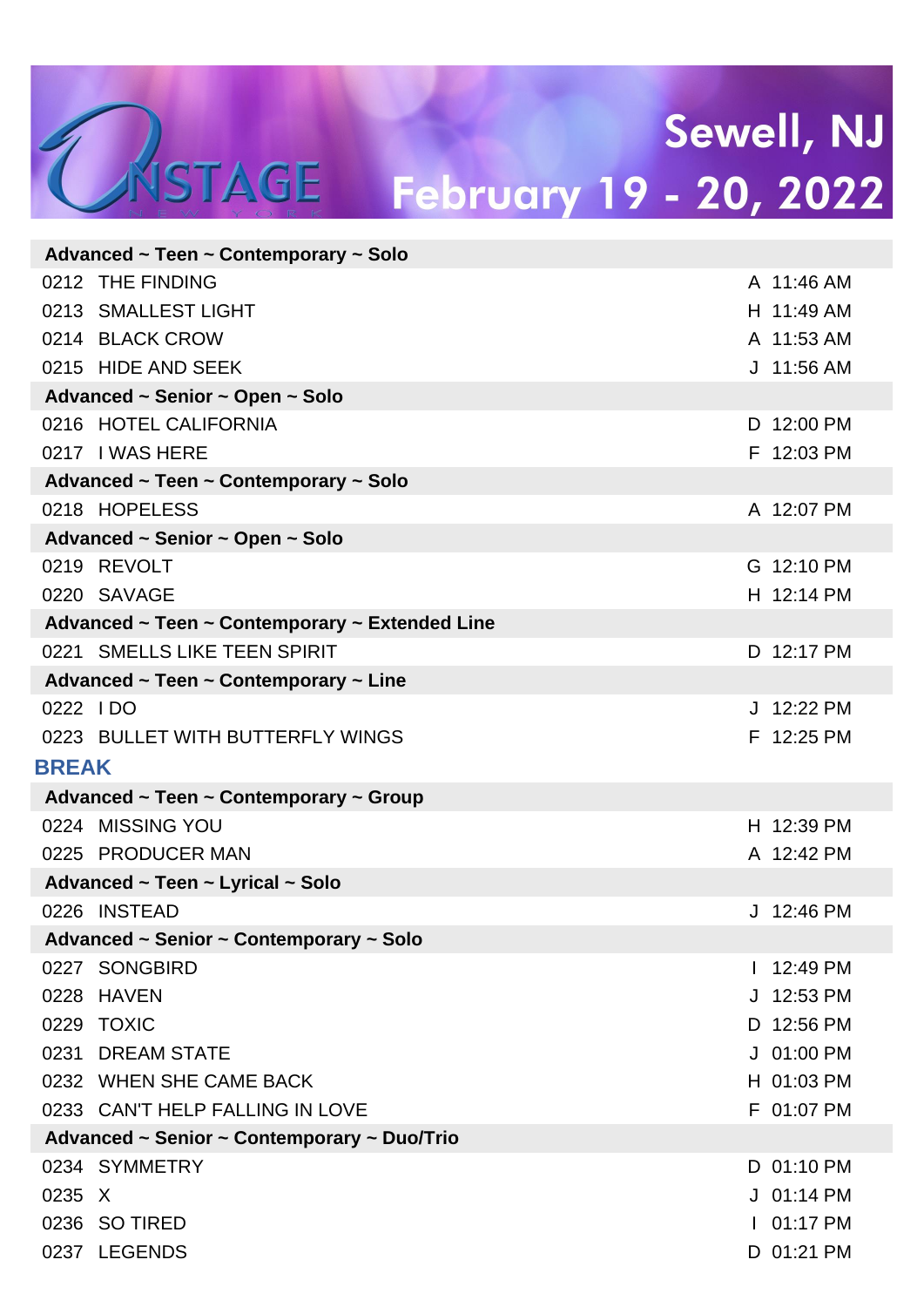# TASTAGE

### Sewell, NJ February 19 - 20, 2022

|                               | Advanced ~ Teen ~ Contemporary ~ Duo/Trio    |  |              |  |  |
|-------------------------------|----------------------------------------------|--|--------------|--|--|
|                               | 0238 FEEL GOOD                               |  | $101:24$ PM  |  |  |
|                               | 0239 ENTER SANDMAN                           |  | D 01:28 PM   |  |  |
|                               | Advanced ~ Teen ~ Musical Theatre ~ Duo/Trio |  |              |  |  |
|                               | 0240   CAN'T DO IT ALONE                     |  | J 01:31 PM   |  |  |
|                               | Advanced ~ Senior ~ Contemporary ~ Group     |  |              |  |  |
|                               | 0241 THE WAY                                 |  | J 01:35 PM   |  |  |
|                               | Advanced ~ Teen ~ Contemporary ~ Group       |  |              |  |  |
|                               | 0242 END OF LOVE                             |  | G 01:38 PM   |  |  |
|                               | 0243 LOVE IN THE DARK                        |  | F 01:42 PM   |  |  |
|                               | 0244 GOES BEFORE US                          |  | $101:45$ PM  |  |  |
|                               | Advanced ~ Teen ~ Contemporary ~ Solo        |  |              |  |  |
|                               | 0245 LAUGHING ON THE OUTSIDE                 |  | A 01:49 PM   |  |  |
|                               | Advanced ~ Teen ~ Ballet ~ Solo              |  |              |  |  |
|                               | 0246 UNLOCKING THE MIND                      |  | $J$ 01:52 PM |  |  |
|                               | Advanced ~ Teen ~ Contemporary ~ Solo        |  |              |  |  |
|                               | 0247 HEART OF GLASS                          |  | D 01:56 PM   |  |  |
|                               | 0248 EMERALD EYES                            |  | J 01:59 PM   |  |  |
|                               | 0249 I HEAR YOU CALLING                      |  | $102:03$ PM  |  |  |
|                               | Advanced ~ Teen ~ Lyrical ~ Solo             |  |              |  |  |
|                               | 0250 FRAGILE                                 |  | A 02:06 PM   |  |  |
|                               | Advanced ~ Teen ~ Contemporary ~ Solo        |  |              |  |  |
|                               | 0251 HOUSE OF MIRRORS                        |  | 02:10 PM     |  |  |
|                               | 0252 LOST                                    |  | G 02:13 PM   |  |  |
|                               | 0253 FIND YOU                                |  | D 02:17 PM   |  |  |
|                               | 0254 THE STORY                               |  | 02:20 PM     |  |  |
|                               | 0255 SUIT AND JACKET                         |  | G 02:24 PM   |  |  |
|                               | 0256 CONSIDER THIS                           |  | 02:27 PM     |  |  |
|                               | 0257 NEW DAY                                 |  | J 02:31 PM   |  |  |
|                               | 0258 SO I DON'T LET ME DOWN                  |  | F 02:34 PM   |  |  |
|                               | 0259 TOO PRECIOUS                            |  | J 02:38 PM   |  |  |
|                               | 0260 CREEP                                   |  | F 02:41 PM   |  |  |
|                               | 0261 THE MAZE                                |  | G 02:45 PM   |  |  |
| Advanced ~ Teen ~ Open ~ Solo |                                              |  |              |  |  |
|                               | 0262 MAD RUSH                                |  | G 02:48 PM   |  |  |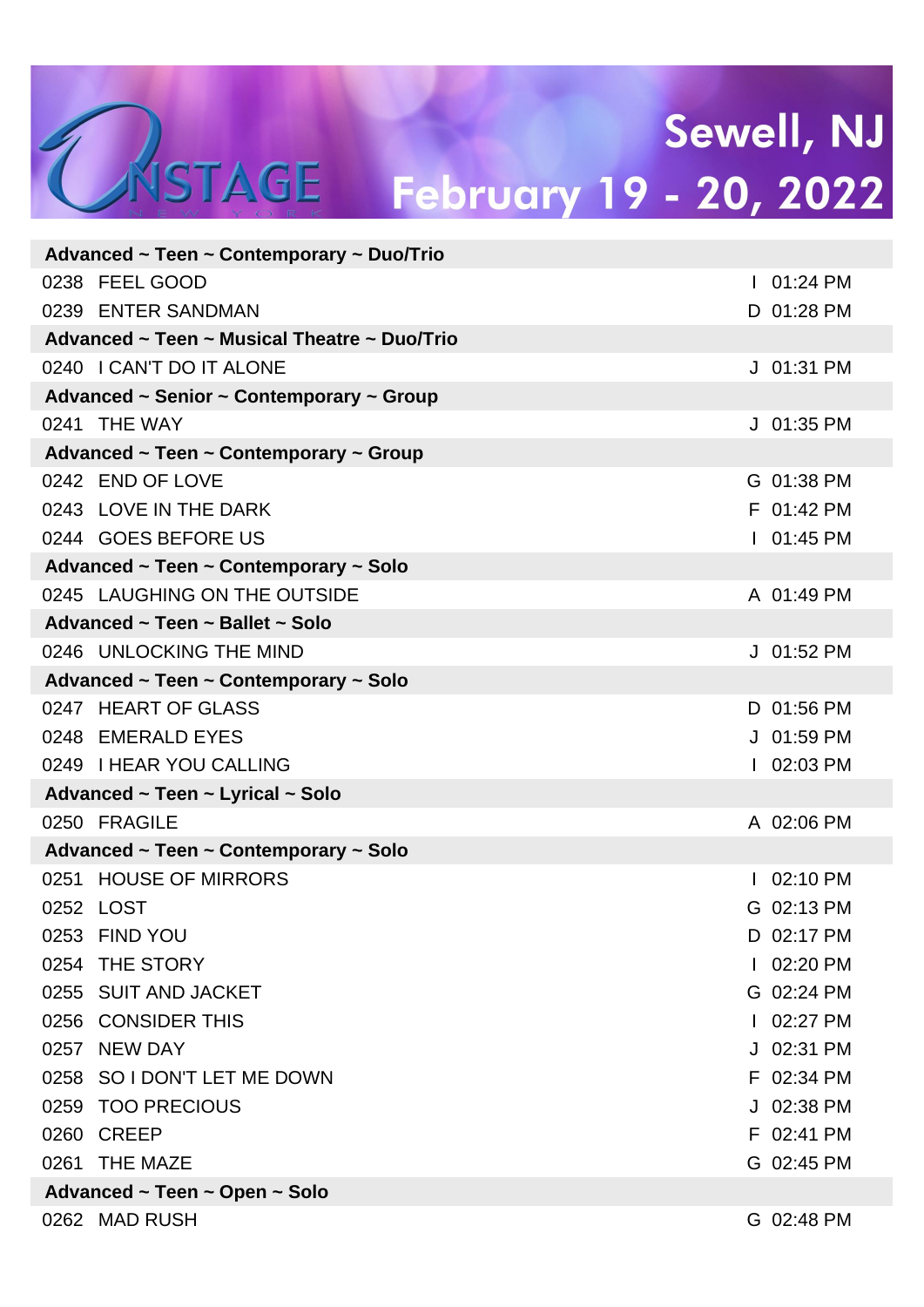| Advanced $\sim$ Teen $\sim$ Specialty $\sim$ Solo |                                                |  |             |  |  |  |  |
|---------------------------------------------------|------------------------------------------------|--|-------------|--|--|--|--|
|                                                   | 0263 SHADES                                    |  | A 02:52 PM  |  |  |  |  |
|                                                   | Advanced ~ Teen ~ Contemporary ~ Extended Line |  |             |  |  |  |  |
|                                                   | 0264 SUMMER                                    |  | $102:55$ PM |  |  |  |  |
|                                                   | Primary ~ Teen ~ Open ~ Duo/Trio               |  |             |  |  |  |  |
|                                                   | 0265 TOSS THE FEATHERS                         |  | C 03:00 PM  |  |  |  |  |
|                                                   | Advanced ~ Senior ~ Open ~ Duo/Trio            |  |             |  |  |  |  |
|                                                   | 0266 BELOW CLOUD 9                             |  | J 03:03 PM  |  |  |  |  |
| Advanced $\sim$ Teen $\sim$ Open $\sim$ Group     |                                                |  |             |  |  |  |  |
|                                                   | 0267 BOOGIE SHOES                              |  | G 03:07 PM  |  |  |  |  |
|                                                   | Advanced ~ Senior ~ Jazz ~ Solo                |  |             |  |  |  |  |
|                                                   | 0268 BLACK AND GOLD                            |  | H 03:10 PM  |  |  |  |  |
|                                                   | 0269 GOTTA MOVE                                |  | H 03:14 PM  |  |  |  |  |
|                                                   | 0270 IT'S BEEN A LONG LONG TIME                |  | F 03:17 PM  |  |  |  |  |
|                                                   | 0271 WEST SIDE                                 |  | J 03:21 PM  |  |  |  |  |
|                                                   | 0272 FEELING GOOD                              |  | D 03:24 PM  |  |  |  |  |
|                                                   | 0273 CHAIN OF FOOLS                            |  | D 03:28 PM  |  |  |  |  |
|                                                   | Advanced ~ Teen ~ Jazz ~ Duo/Trio              |  |             |  |  |  |  |
|                                                   | 0274 THUMBS                                    |  | J 03:31 PM  |  |  |  |  |
|                                                   | 0275 GLAM                                      |  | H 03:35 PM  |  |  |  |  |
|                                                   | 0276 RUNAWAY                                   |  | J 03:38 PM  |  |  |  |  |
|                                                   | Advanced ~ Senior ~ Hip Hop ~ Solo             |  |             |  |  |  |  |
|                                                   | 0277 QUEEN                                     |  | H 03:42 PM  |  |  |  |  |
|                                                   | 0278 RAGGAMUFFIN                               |  | J 03:45 PM  |  |  |  |  |
| Primary ~ Teen ~ Hip Hop ~ Duo/Trio               |                                                |  |             |  |  |  |  |
|                                                   | 0279 ADHD                                      |  | F 03:49 PM  |  |  |  |  |
|                                                   | Advanced ~ Teen ~ Hip Hop ~ Duo/Trio           |  |             |  |  |  |  |
|                                                   | 0280 LIKE THIS                                 |  | H 03:52 PM  |  |  |  |  |
| Advanced ~ Senior ~ Jazz ~ Group                  |                                                |  |             |  |  |  |  |
|                                                   | 0281 LOVE ON THE BRAIN                         |  | D 03:56 PM  |  |  |  |  |
| Advanced ~ Teen ~ Hip Hop ~ Group                 |                                                |  |             |  |  |  |  |
|                                                   | 0282 THE GREATEST                              |  | H 03:59 PM  |  |  |  |  |
| Advanced ~ Teen ~ Jazz ~ Solo                     |                                                |  |             |  |  |  |  |
|                                                   | 0283 BLACK AND GOLD                            |  | A 04:03 PM  |  |  |  |  |
|                                                   | 0284 EMERGENCY                                 |  | H 04:06 PM  |  |  |  |  |
|                                                   |                                                |  |             |  |  |  |  |

NSTAGE